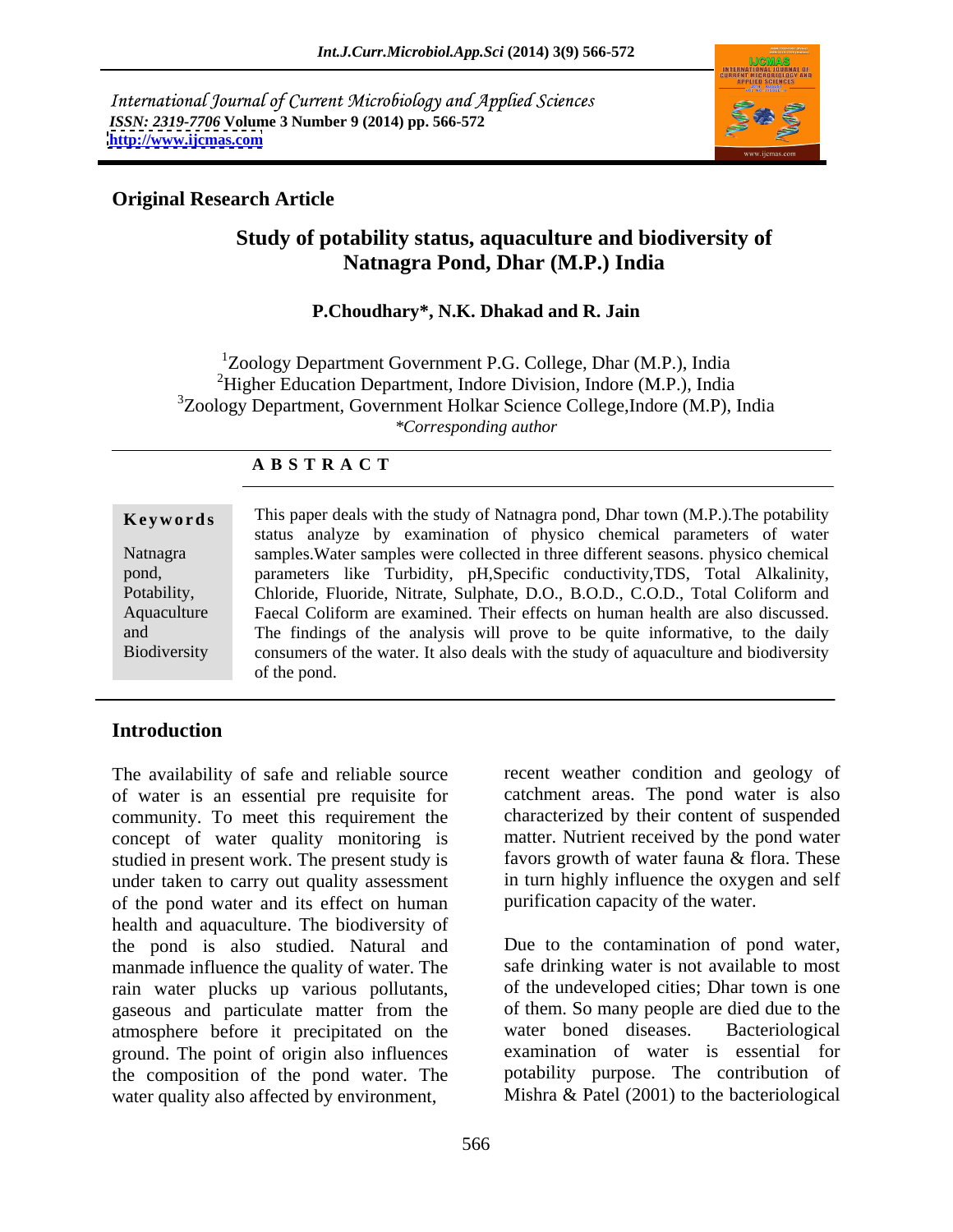Polluted and contaminated water causes various diseases. These diseases are known Dhar town was famous for *Saadhe Baarah*  as water born (diarrhea, jaundice, cholera, *Taalab* (twelve and half ponds) and its gastoentitis etc.) and water related (malaria, beauty. Natnagra pond is also one of them in dengue, encephalitis etc) diseases. It has town. Role of this pond in the town depicted been well established that enteric and parasitic diseases like jaundice, dysentery, diarrhea, flurosis, cholera and gastointitis Study Area are very high in the absence of proper sanitation and safe drinking water facility. Dhar is the district place which is situated at The water related diseases are also due to western part of Madhya Pradesh. Natnagra surface water resources. Many small pits are seen in different places of Dhar town around the residential area, they cause high range of is under the supervision of Municipality. effect of water related diseases like malaria, The surface area of the pond is 0.15 sq.km. dengue, encephalitis etc. Hence the monitoring of non drinking water resources

investigation and pollution of water bodies like pond will be helpful in the management which effect the potability of water. The of such water body with respect to aquaculture, Peter (2002).

in Table-1

### **Study Area**

Pond is situated under the famous Khanderao's Tekri in Dhar town. This Pond

| Environmental Activities |                             | Description                                                                                                                                     |
|--------------------------|-----------------------------|-------------------------------------------------------------------------------------------------------------------------------------------------|
| Components               |                             |                                                                                                                                                 |
| Water<br>Resource        | Bathing                     | A large number of people from lower economic<br>background use them for bathing.                                                                |
|                          | Washing                     | Washing of clothes, utensils and other domestic<br>requirements                                                                                 |
|                          | <b>Rainwater Harvesting</b> | Acts as rainwater storage.                                                                                                                      |
| Environment              | Climate control             | Ponds affect local micro-climate, making it cooler<br>and soothing                                                                              |
|                          | Open space                  | Ponds provide an open space providing room for air<br>movement. Space for recreational use.                                                     |
|                          | Trees                       | Generally the pond banks have tree plantations,<br>preserving urban nature                                                                      |
|                          | <b>Aquatic Ecology</b>      | Ponds support many aquatic and other species, a<br>receptacle of biodiversity in town                                                           |
| Economy                  | Fish cultivation            | Source for local employment and good protein                                                                                                    |
| Social                   | Community gathering         | People spend time sitting around these ponds. Many<br>ponds have seats around them and are an important<br>place for local community gathering. |
|                          | Clubs                       | Because of open space, there often exist many clubs<br>by the pond side. These clubs also manage the ponds.                                     |

### **Table-1 (Role of Pond in Town)**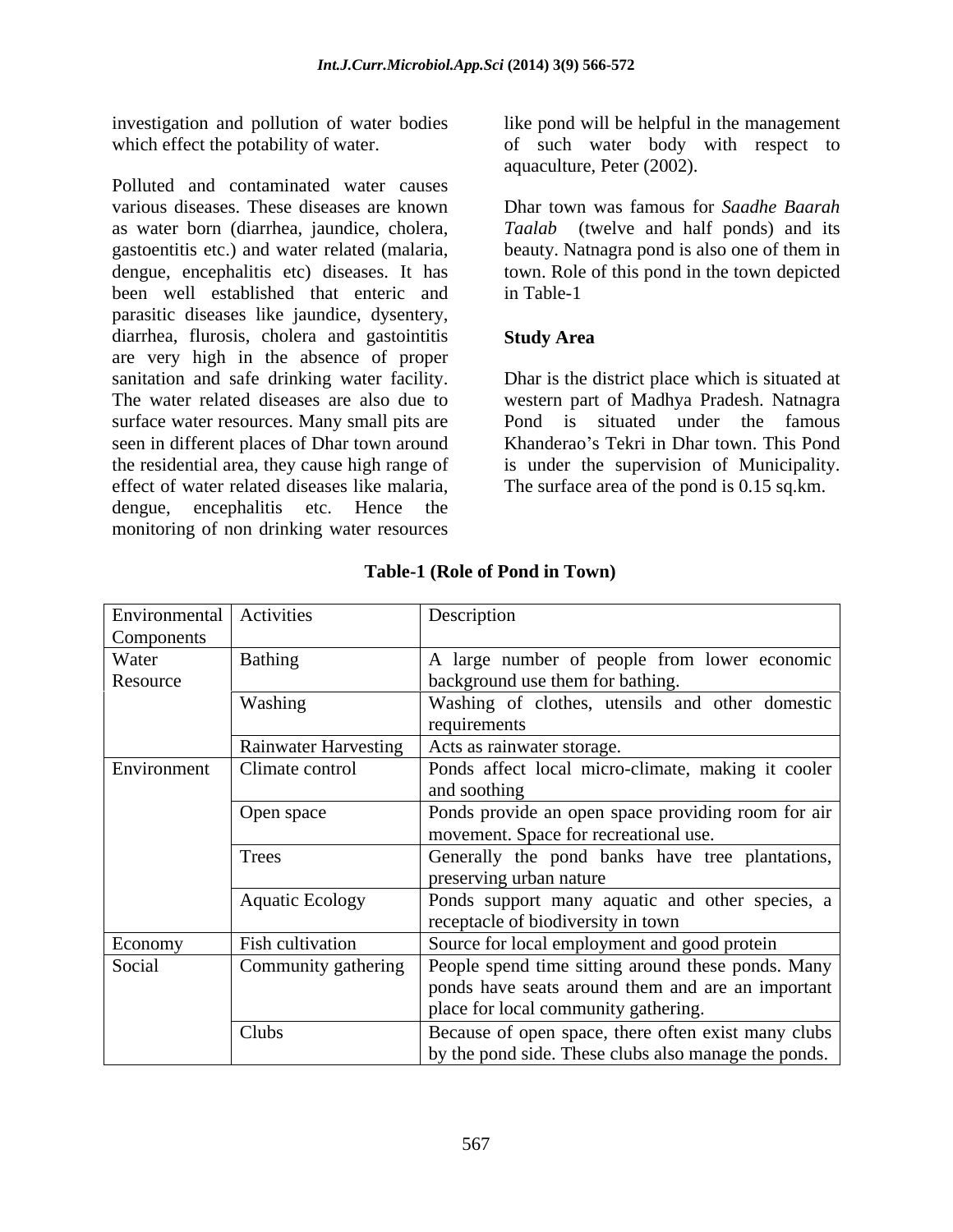winter & summer). For monitoring physico chemical and bacteriological analysis is<br>done by standard methodology of APHA (1998). Obtained results were compared with standard values laid down by BIS. Collection of samples from the sampling

Fishes are collected with the help fishing nets; they are preserved in formalin and identified by Day Fauna. Phyto planktons health. and zoo planktons are collected by planktonic net and preserved it in small<br>bottles with 5% buffered formalin. bottles with 5% buffered formalin. 260 mg/l. The higher alkalinity value causes Macrophytes are identified by harvest technique. The birds are identified by Salim

The results of physico chemical and bacteriological parameters of the pond are depicted in Table-2 and correlation between these parameters depicted in Table-3.

Colour of the pond water samples fluctuated seasonally. It is dusky in rainy season and dark green in winter season, in summer season water is poor and dirty. It is depends upon the optical characteristics, suspended matter and surrounding influence.

The turbidity value of the pond ranging from 44.8 to 67.2. Higher turbidity value was observed during summer season due to evaporation of water. In rainy season addition of silt load inflexed with run of the water so the values of higher than winner.

The pH value ranging from 8.3 to 9.4 during the study period. It was good planktonic growth and leading to better fish production.

**Materials and Methods** Specific conductivity of the pond was The pond water monitored seasonally (rainy, higher values observed in summer season done by standard methodology of APHA TDS ranged between 240 to 260 mg/l. It stations done early in the morning (8AM to 260 to 282 mg/l. The higher values due to 11AM) during the year 2013. calcium and magnesium slots (Bagde and ranged between 247 to 294 µmhos/cm. due to evaporation. During rainy season dilution of water resulted in lower value. follows the trend of specific conductivity and strongly significant correlation with it. Hardness value of the pond ranged between 260 to 282 mg/l. The higher values due to Verma 1985). This value indicates water quality is very hard of the pond. Higher hardness value adversely affects human health. **health health health health health health health health health health health health health health health health health health health health health health health health** 

> Alkalinity value was ranged between 219 to 260 mg/l. The higher alkalinity value causes unpleasant test of water, Hujare (2008).

Ali's book (2002). Chloride value of the pond was ranged **Results and Discussion** suitable for aquaculture purposes. Chloride between 127 to 175 mg/l. The water samples value of the pond water was higher during winter as compared to rainy season due to mixing of organic waste of animal origins, same observed during in summer. It is directly correlated with the pollution level (Munnawar, 1970).

> Fluoride concentration was ranged between 0.34 to 0.50 mg/l. It was under the permissible limit of BIS. Hence the sampling station is suitable for drinking and aquaculture purposes.

> Nitrate ranged between 1.2 to 2.6 mg/l. The excessive use of nitrogenous fertilizers in agriculture is primary source of high nitrate content. It is under the permissible limit of the BIS. Sulphate concentration ranged between 52.6 to 56.8 mg/l. This pond is being used for bathing and cloth washing activities. Hence the values were higher. It increased hardness and potable water causes gastrointestinal irritation (Jain, et.al.1996).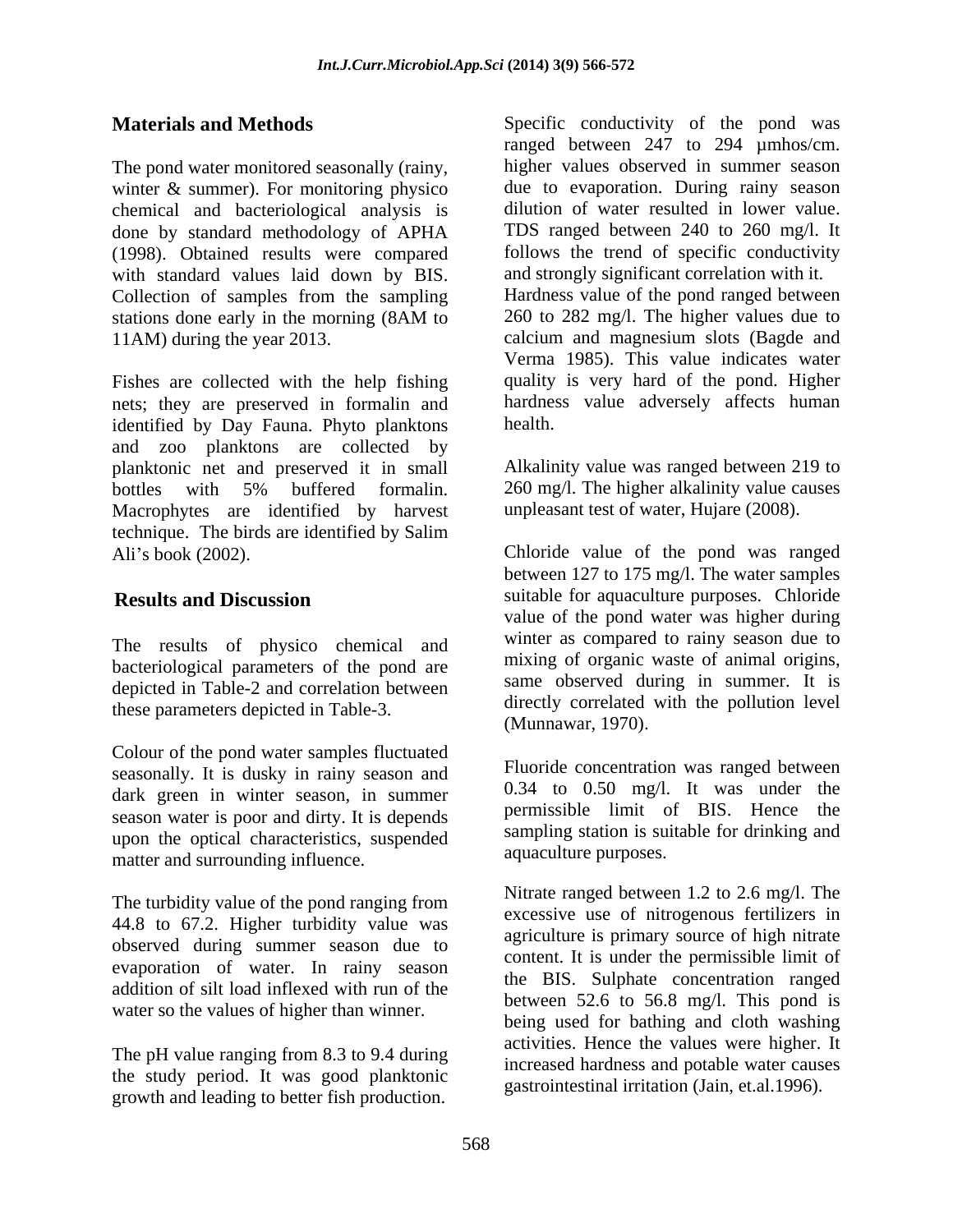|     | Micro                       |                 |             |        |                 |           |        |       |             |        |       |                |        |                   |             |
|-----|-----------------------------|-----------------|-------------|--------|-----------------|-----------|--------|-------|-------------|--------|-------|----------------|--------|-------------------|-------------|
| S.N | biologicalparameters        |                 | Station-    |        |                 | Station-2 |        |       | Station-3   |        |       | Station-4      |        |                   | Centre-Pond |
|     |                             | Rainy Winter    |             | Summer | Rainy           | Winter    | Summer | Rainy | Winter      | Summer | Rainy | Winter         | Summer | Rainy Winter      | Sumn        |
|     |                             |                 |             |        |                 |           |        | 10    |             |        |       | 14             | 15     | 16                | 17          |
|     | Turbidity(NTU)              | 44.8            |             | 65.1   | 44.9            |           | 66.2   | 44.8  | 46.2        | 67.2   | 44.6  | 45.2           | 66.4   | 45.1              | 46.2        |
|     |                             | 8.3             | 9.4         | 8.2    | 8.4             |           | 8.5    | 8.3   | 9.4         | 8.4    | 8.4   | Q <sub>0</sub> | 8.3    | 8.4               | 9.2         |
|     |                             |                 |             |        |                 |           |        |       |             |        |       |                |        |                   |             |
|     | <b>Specific Conductvity</b> | 294             | 247         | 267    | 290             | 253       | 278    | 292   | 254         | 268    | 292   | 254            | 272    | 294               | 256         |
|     |                             |                 |             |        |                 |           |        |       |             |        |       |                |        |                   |             |
|     | $5$ T.D.S.(mg/l)            | 225             | 260         | 240    | 227             | 258       | 242    | 228   | 256         | 240    | 226   | 260            | 242    | 228               | 258         |
|     |                             |                 |             |        |                 |           |        |       |             |        |       |                |        |                   |             |
| 6   | Total Hardness(mg/l)        | 260             | 278         | 282    | 264             | 282       | 286    | 262   | 270         | 284    | 262   | 276            | 282    | 266               | 280         |
|     | Total Alkalinity (mg/l)     | 219             | 225         | 260    | 232             | 230       | 256    | 220   | 222         | 258    | 218   | 224            | 258    | 230               | 236         |
|     | 8 Cloride(mg/l)             | 127             | 131         | 175    | 130             | 132       | 172    | 128   |             | 168    | 130   | 136            | 174    | 136               | 140         |
|     | 9   Fluridie(mg/l)          | 0.35            | 0.50        | 0.34   | 0.36            | 0.45      | 0.34   | 0.36  | 0.42        | 0.34   | 0.34  | 0.40           | 0.36   | 0.32              | 0.40        |
|     |                             |                 |             |        |                 |           |        |       |             |        |       |                |        |                   |             |
|     | $10$ Nitrate (mg/l)         | 1.20            | 1.60        | 2.60   | 1.30            | 1.50      | 2.10   | 1.50  | 1.60        | 2.40   | 1.40  | 1.60           | 2.40   | 1.40              | 1.70        |
|     |                             | 56.80           | 52.60       | 54.40  | 55.40           | 53.20     | 54.20  | 54.80 | 53.20       | 55.20  | 54.60 | 50.60          | 53.40  | 55.20             | 53.20       |
|     | 11 Sulphat(mg/l)            |                 |             |        |                 |           |        |       |             |        |       |                |        |                   |             |
|     |                             |                 |             |        |                 |           |        |       |             |        |       |                |        |                   |             |
|     | 12 Phosphate (mg/l)         |                 | $1.26$ 1.80 | 1.48   | 1.24            | 2.00      | 1.50   | 1.28  | 1.80        | 1.42   | 1.24  | 1.60           | 1.44   | 1.22              | 2.00        |
|     |                             |                 |             |        |                 |           |        |       |             |        |       |                |        |                   |             |
|     | 13 $D.O.(mg/l)$             | 4.90            | 5.50        | 4.20   | 4.60            | 5.20      | 4.00   | 4.80  | 5.40        | 4.20   | 4.80  | 5.40           | 4.00   | 4.60              | 5.00        |
|     | 14 B.O.D.(mg/l)             | 4.80            | 4.30        | 5.20   | 4.60            | 4.00      | 4.10   | 4.40  | 4.20        | 5.00   | 4.80  | 4.40           | 5.00   | 4.40              | 4.80        |
|     |                             |                 |             |        |                 |           |        |       |             |        |       |                |        |                   |             |
| 15  | $\mathcal{C}.O.D.(mg/l)$    |                 | 31.30 33.00 | 36.20  | 31.60           | 33.40     | 36.40  |       | 31.50 33.20 | 36.20  | 32.30 | 34.00          |        | 36.40 30.40 32.40 |             |
|     | 16 Total coliform           | $>2400$ $>2400$ |             |        | $>2400$ $>2400$ | >2400     | >2400  | >2400 | >2400       | >2400  | >2400 | >2400          | >2400  | >2400             | >2400       |
|     |                             |                 |             |        |                 |           |        |       |             |        |       |                |        |                   |             |
|     | 17 Faecal Coliform          | 175             | 120         | 185    | 152             | 80        | 160    | 168   |             | 145    | 178   | 122            | 186    | 150               | -90         |

### **Table.1** Physico- chemical and bacteriological examination (Mean value ) of The Natnagra Pond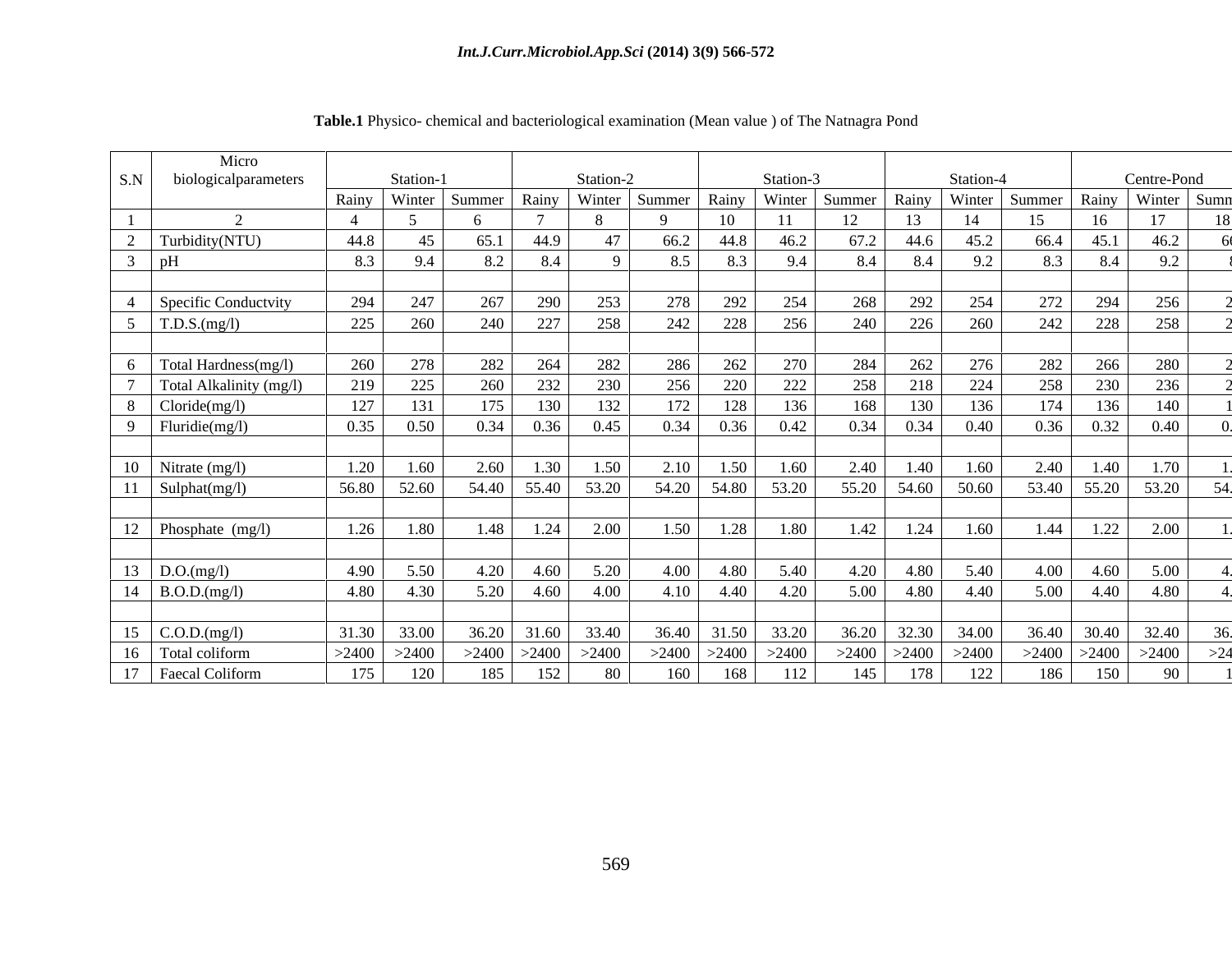| Cloride Fluoride Nitrate Sulphate Phosphate DO BOD COD Colifrm Coliform<br>Hard. Alk.<br>nH<br>$\log$ 1 TDS<br>Trbidity<br>Parameter<br>S.no<br>1 Turbidity<br>$-0.41$<br>$\begin{array}{c c} 2 & pH \\ \hline & Spe. \end{array}$<br>$-0.05$<br>3 Conductivty<br>$-0.08$ 1.00<br>$-0.01$<br>$0.86$ 0.97 1.00<br>$4$ TDS<br>$0.16$ 0.60 0.59<br>5 Tot. Hard.<br>0.74<br>1.00<br>$0.76$ 1.00<br>6 Tot. Alkali.<br>0.96<br>$-0.41$ 0.07 0.01<br>0.75<br>0.96<br>$-0.36$ 0.10 0.03<br>0.98<br>$\overline{\phantom{a}}$ Chloride<br>1.00<br>0.11<br>$-0.51$<br>0.50<br>1.00<br>8 Flouride<br>$-0.54$<br>$0.89$ 0.75 0.79<br>1.00<br>0.75<br>0.94<br>$-0.37$<br>0.91<br>0.92<br>$-0.27$ 0.25 0.14<br>9 Nitrate<br>1.00<br>$-0.80$ 0.87 0.91 $-0.50$<br>$0.03 -0.01$<br>$-0.77$<br>$-0.10$<br>10 Sulphate<br>0.06<br>$0.51$ $-0.10$<br>$-0.08$<br>0.80<br>0.01<br>$-0.90$<br>$-0.12$<br>$0.83$ 0.91 0.96<br>11 Phosphate<br>1.00<br>$0.57$ 1.00<br>$0.79$ $0.47$ $0.51$ $-0.35$ $-0.83$<br>$-0.80$<br>$0.85 -0.70$<br>$-0.50$<br>$12$ DO<br>$-0.83$<br>$13$ BOD<br>$-0.05$<br>$-0.60$ 0.50 1.00<br>0.48<br>0.41<br>0.44<br>0.41<br>$-0.57$<br>0.59<br>$-0.64$ 0.31 0.51<br>. ا 1.00 <mark>∣ 0.<u>23</u> ∣ 1.00</mark><br>$14$ COD<br>$0.18$ 0.60<br>0.93<br>0.94<br>0.89<br>0.95<br>$-0.27$<br>$-0.20$<br>0.92<br>$-0.12$ 0.35 0.29<br>1.00<br>$-0.51$<br>0.02<br>$-0.10$<br>$-0.60$ 0.30 0.14 0.20<br>15 Total Coliform<br>$-0.58$<br>0.43<br>$-0.05$<br>$-0.08$<br>$-0.43$ 0.62 0.59<br>0.64<br>16   Faecal Coliform<br>$-0.26$<br>$-0.90$ 0.70 0.67 0.90<br>$-0.81$ 0.73 0.79 |  |      | Sp. I | Tot. | Tot. |      |      |  |  |  |
|----------------------------------------------------------------------------------------------------------------------------------------------------------------------------------------------------------------------------------------------------------------------------------------------------------------------------------------------------------------------------------------------------------------------------------------------------------------------------------------------------------------------------------------------------------------------------------------------------------------------------------------------------------------------------------------------------------------------------------------------------------------------------------------------------------------------------------------------------------------------------------------------------------------------------------------------------------------------------------------------------------------------------------------------------------------------------------------------------------------------------------------------------------------------------------------------------------------------------------------------------------------------------------------------------------------------------------------------------------------------------------------------------------------------------------------------------------------------------------------------------------------------------------------------------------------------------|--|------|-------|------|------|------|------|--|--|--|
|                                                                                                                                                                                                                                                                                                                                                                                                                                                                                                                                                                                                                                                                                                                                                                                                                                                                                                                                                                                                                                                                                                                                                                                                                                                                                                                                                                                                                                                                                                                                                                            |  |      |       |      |      |      |      |  |  |  |
|                                                                                                                                                                                                                                                                                                                                                                                                                                                                                                                                                                                                                                                                                                                                                                                                                                                                                                                                                                                                                                                                                                                                                                                                                                                                                                                                                                                                                                                                                                                                                                            |  |      |       |      |      |      |      |  |  |  |
|                                                                                                                                                                                                                                                                                                                                                                                                                                                                                                                                                                                                                                                                                                                                                                                                                                                                                                                                                                                                                                                                                                                                                                                                                                                                                                                                                                                                                                                                                                                                                                            |  |      |       |      |      |      |      |  |  |  |
|                                                                                                                                                                                                                                                                                                                                                                                                                                                                                                                                                                                                                                                                                                                                                                                                                                                                                                                                                                                                                                                                                                                                                                                                                                                                                                                                                                                                                                                                                                                                                                            |  |      |       |      |      |      |      |  |  |  |
|                                                                                                                                                                                                                                                                                                                                                                                                                                                                                                                                                                                                                                                                                                                                                                                                                                                                                                                                                                                                                                                                                                                                                                                                                                                                                                                                                                                                                                                                                                                                                                            |  |      |       |      |      |      |      |  |  |  |
|                                                                                                                                                                                                                                                                                                                                                                                                                                                                                                                                                                                                                                                                                                                                                                                                                                                                                                                                                                                                                                                                                                                                                                                                                                                                                                                                                                                                                                                                                                                                                                            |  |      |       |      |      |      |      |  |  |  |
|                                                                                                                                                                                                                                                                                                                                                                                                                                                                                                                                                                                                                                                                                                                                                                                                                                                                                                                                                                                                                                                                                                                                                                                                                                                                                                                                                                                                                                                                                                                                                                            |  |      |       |      |      |      |      |  |  |  |
|                                                                                                                                                                                                                                                                                                                                                                                                                                                                                                                                                                                                                                                                                                                                                                                                                                                                                                                                                                                                                                                                                                                                                                                                                                                                                                                                                                                                                                                                                                                                                                            |  |      |       |      |      |      |      |  |  |  |
|                                                                                                                                                                                                                                                                                                                                                                                                                                                                                                                                                                                                                                                                                                                                                                                                                                                                                                                                                                                                                                                                                                                                                                                                                                                                                                                                                                                                                                                                                                                                                                            |  |      |       |      |      |      |      |  |  |  |
|                                                                                                                                                                                                                                                                                                                                                                                                                                                                                                                                                                                                                                                                                                                                                                                                                                                                                                                                                                                                                                                                                                                                                                                                                                                                                                                                                                                                                                                                                                                                                                            |  |      |       |      |      |      |      |  |  |  |
|                                                                                                                                                                                                                                                                                                                                                                                                                                                                                                                                                                                                                                                                                                                                                                                                                                                                                                                                                                                                                                                                                                                                                                                                                                                                                                                                                                                                                                                                                                                                                                            |  |      |       |      |      |      |      |  |  |  |
|                                                                                                                                                                                                                                                                                                                                                                                                                                                                                                                                                                                                                                                                                                                                                                                                                                                                                                                                                                                                                                                                                                                                                                                                                                                                                                                                                                                                                                                                                                                                                                            |  |      |       |      |      |      |      |  |  |  |
|                                                                                                                                                                                                                                                                                                                                                                                                                                                                                                                                                                                                                                                                                                                                                                                                                                                                                                                                                                                                                                                                                                                                                                                                                                                                                                                                                                                                                                                                                                                                                                            |  |      |       |      |      |      |      |  |  |  |
|                                                                                                                                                                                                                                                                                                                                                                                                                                                                                                                                                                                                                                                                                                                                                                                                                                                                                                                                                                                                                                                                                                                                                                                                                                                                                                                                                                                                                                                                                                                                                                            |  |      |       |      |      |      |      |  |  |  |
|                                                                                                                                                                                                                                                                                                                                                                                                                                                                                                                                                                                                                                                                                                                                                                                                                                                                                                                                                                                                                                                                                                                                                                                                                                                                                                                                                                                                                                                                                                                                                                            |  |      |       |      |      |      |      |  |  |  |
|                                                                                                                                                                                                                                                                                                                                                                                                                                                                                                                                                                                                                                                                                                                                                                                                                                                                                                                                                                                                                                                                                                                                                                                                                                                                                                                                                                                                                                                                                                                                                                            |  |      |       |      |      |      |      |  |  |  |
|                                                                                                                                                                                                                                                                                                                                                                                                                                                                                                                                                                                                                                                                                                                                                                                                                                                                                                                                                                                                                                                                                                                                                                                                                                                                                                                                                                                                                                                                                                                                                                            |  |      |       |      |      |      |      |  |  |  |
|                                                                                                                                                                                                                                                                                                                                                                                                                                                                                                                                                                                                                                                                                                                                                                                                                                                                                                                                                                                                                                                                                                                                                                                                                                                                                                                                                                                                                                                                                                                                                                            |  |      |       |      |      |      |      |  |  |  |
|                                                                                                                                                                                                                                                                                                                                                                                                                                                                                                                                                                                                                                                                                                                                                                                                                                                                                                                                                                                                                                                                                                                                                                                                                                                                                                                                                                                                                                                                                                                                                                            |  |      |       |      |      |      |      |  |  |  |
|                                                                                                                                                                                                                                                                                                                                                                                                                                                                                                                                                                                                                                                                                                                                                                                                                                                                                                                                                                                                                                                                                                                                                                                                                                                                                                                                                                                                                                                                                                                                                                            |  |      |       |      |      |      |      |  |  |  |
|                                                                                                                                                                                                                                                                                                                                                                                                                                                                                                                                                                                                                                                                                                                                                                                                                                                                                                                                                                                                                                                                                                                                                                                                                                                                                                                                                                                                                                                                                                                                                                            |  |      |       |      |      |      |      |  |  |  |
|                                                                                                                                                                                                                                                                                                                                                                                                                                                                                                                                                                                                                                                                                                                                                                                                                                                                                                                                                                                                                                                                                                                                                                                                                                                                                                                                                                                                                                                                                                                                                                            |  |      |       |      |      |      |      |  |  |  |
|                                                                                                                                                                                                                                                                                                                                                                                                                                                                                                                                                                                                                                                                                                                                                                                                                                                                                                                                                                                                                                                                                                                                                                                                                                                                                                                                                                                                                                                                                                                                                                            |  |      |       |      |      |      |      |  |  |  |
|                                                                                                                                                                                                                                                                                                                                                                                                                                                                                                                                                                                                                                                                                                                                                                                                                                                                                                                                                                                                                                                                                                                                                                                                                                                                                                                                                                                                                                                                                                                                                                            |  | 0.35 |       |      | 0.31 | 0.36 | 0.29 |  |  |  |

**Table.2** Correlation between various parameters of the sampling stations- NATNAGRA POND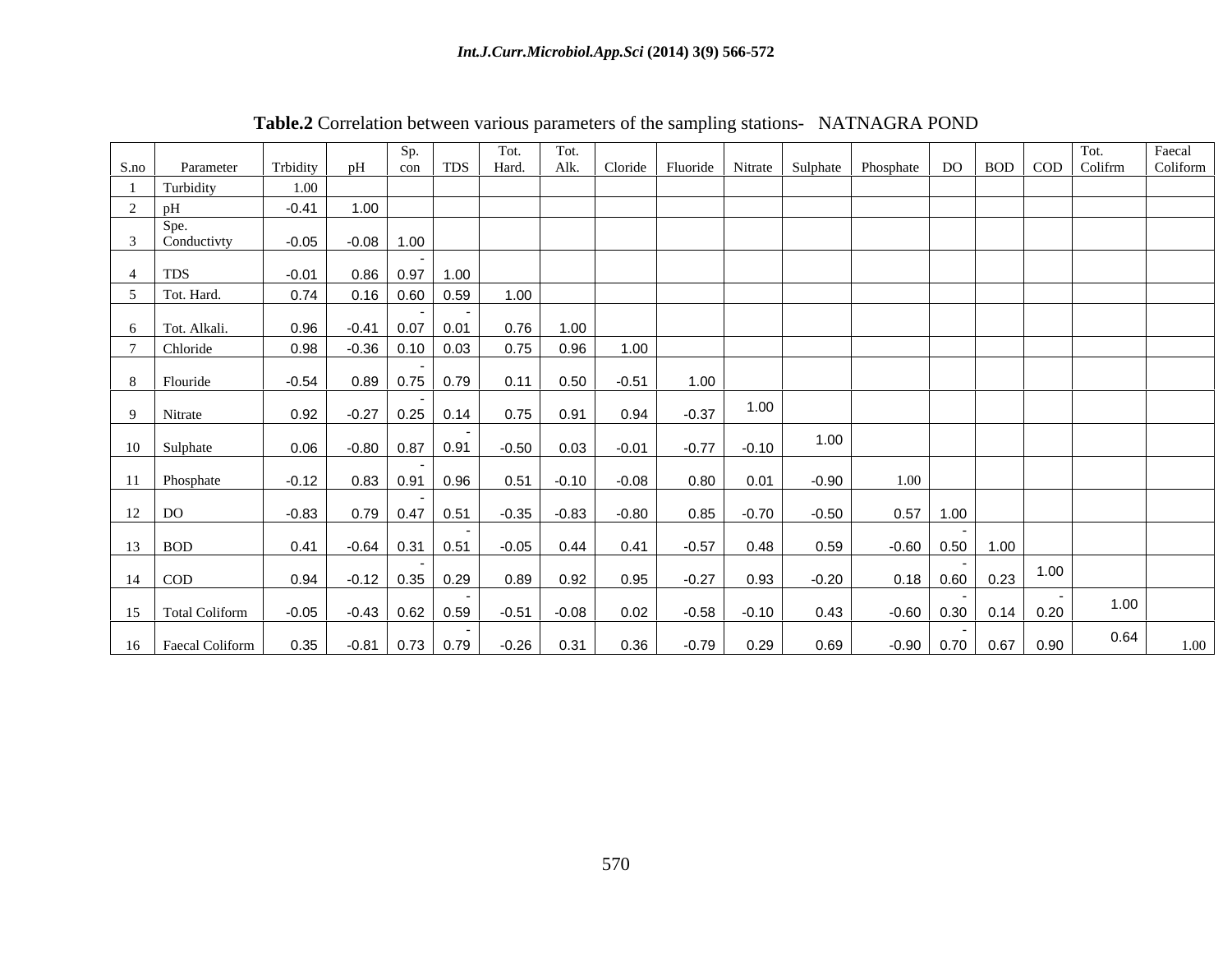| PHYTOPLANKTON ZOOPLANKTON |                   |
|---------------------------|-------------------|
| Chlorophyceae-            | 1. Branchionus sp |
| 1. Volvox Sp.             | 2. Monostylus sp. |
| 2. Closterium Sp.         | 3. Daphnia sp.    |
| 3. Spirogyra Sp.          | 4. Cyclops sp.    |
| 4. Chlorella Sp.          | 5. Cypris sp.     |
| 5. Chlorococcm sp.        | 6. Nauplius sp.   |
| <b>Euglenophyceae</b>     | 7. Diptomus       |
| 1. Euglena Sp.            |                   |
| 2. Navicula Sp.           |                   |
| 3. Synendra Sp.           |                   |
| Cynophyceae               |                   |
| 1. Anacystis sp.          |                   |
| 2. Anabina Sp.            |                   |
| 3. OscillariaSp.          |                   |
| 4. Spirulina sp.          |                   |
| <b>Bacillariophyceae</b>  |                   |
| 1. Fragillaria sp.        |                   |
| 2. Cyclotella sp.         |                   |
| 3. Surinella Sp.          |                   |

**Table.3** The list of Phytoplankton and Zooplankton.

Phosphate ranged between 1.26 to 1.8 mg/l. It was higher due the mixing of sewage, bathing and cloth washing water can be use for drinking purpose after activities. Its higher concentration favored the productivity of this pond.

DO was ranged between 4.2 to 5.5 mg/l. observed due to high temperature. In rainy season regain of oxygen was observed. In concluded that water of the pond suitable

COD value ranged between 31.3 to 36.2 Mystus seenghala, Notopeterus organic pollution in pond water.

Total Coliform was  $> 2400$  MPN/100ml. It was observed in class 'B'. Hence this the necessary treatments.

During summer depletion in oxygen was use for drinking purpose after the Faecal coliform ranged between 0 t0 400MPN/100ml. Hence this water can be necessary treatments.

winter higher oxygen value due to low In the present study all the physico temperature. These observations chemical properties under the desirable for fish culture and irrigation purposes. et.al.(2000). During the study period BOD level ranged between 4.2 to 5.3 mg/l. Catla catla, Labeo rohita, Cirrhinus This higher affects the aquaculture. mrigala, Channa striatus, Channa gachua, mg/l. This higher value indicates the notopertrus, Clarius batrachus, Rasbora limits of aquatic life, Bhatnagar following fish species were observed i.e. Heteropneustes fossillis, Wallago attu, Mystus seenghala, Notopeterus daniconius etc.